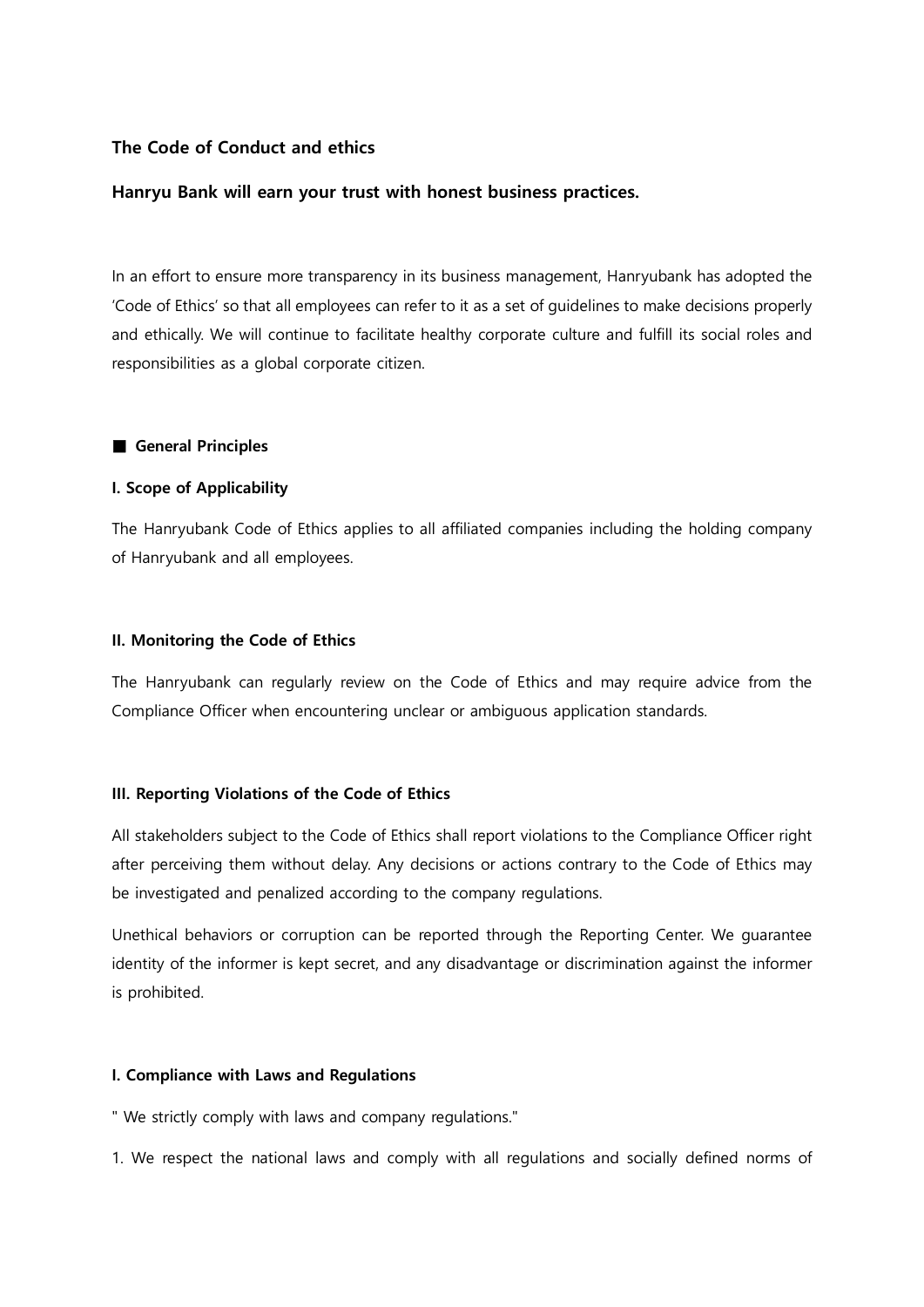conduct.

2. We strictly comply with the company's business policies and regulations and fulfill our responsibilities and duties.

3. We regularly create jobs by earning honest business profits and earnestly fulfilling our basic roles as members of our society.

4. We respect the market economy rules and trading practices not only in domestic regions but also overseas regions that the company is operating in and comply with the laws and regulations accordingly.

5. We never conduct or get involved with illegal insider trading or money laundering.

#### **II. Customer-respecting Management**

"A company exists to offer the value that can satisfy customers."

1. Gaining the trust of our customers is our most important priority.

2. We provide distinguished quality and service that can satisfy the needs of our customers

3. We strive to establish transparent and fair business practices with our customers and develop healthy partnerships.

## **III. Shareholder-oriented Management**

"A company belongs to its shareholders and it should absolutely gain their trust."

1. We increase the profits for our shareholders and investors by creating value with better performance.

2. We conduct business logically and transparently to gain the trust of both our shareholders and investors

3. We respect the rights of our shareholders and investors and offer them all the necessary information at the appropriate time to realize profits with integrity.

#### **IV. Employee-respecting Management**

"Each of the employees is the most important asset of the company."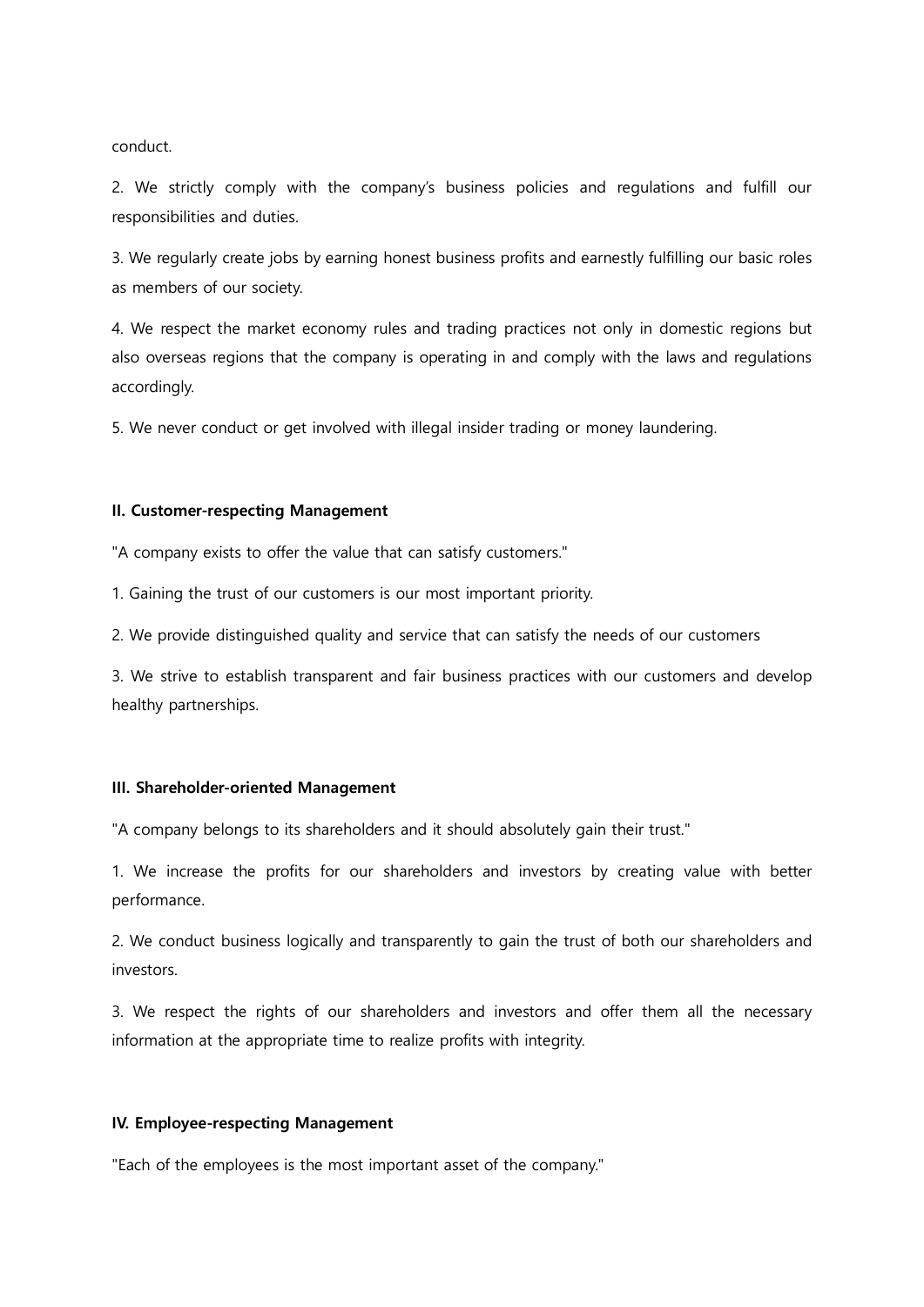1. We mutually respect the character of each of our fellow employees and establish a sensible corporate culture based on mutual trust and understanding.

2. We create a pleasant and safe workplace where individuals can openly express their creativity.

3. We do not discriminate based on unreasonable grounds, such as nationality, educational background, place of birth, gender, age, religion, disability, political inclination, or marital status.

### **V. Employees Compliance Management**

"All employees aim to perform their tasks in transparent and fair manner by complying with ethical management"

1. Employees do not force, impose or respond to unfair or unethical tasks within the organization.

2. Employees do not accept or promise bribes

3. Employees try to avoid any conflict of interest between the company and customers as well as among customers and prioritize the interests of the company and customers if any conflict of interest occurs.

4. Employees strictly manage and protect corporate and customer information which is acquired to complete work-related tasks and do not use it for private purpose.

## **VI. Suppliers Shared Growth Management**

"Suppliers are a source of competitive edge for the company, and we aim for shared growth based on transparent and fair trading with suppliers."

1. When selecting suppliers, it is considered whether they comply with Hanryubank's human rights, environmental and social values.

2. A business trade with a supplier is made in an equal position, and we do not engage in unfair trade practices, abusing our superior position.

3. We create a foundation for shared growth with suppliers by enhancing their sustainability through multi-faceted support activities.

#### **VII. Social Responsibility Management**

"A company is a member of society and must achieve harmony with society to grow."